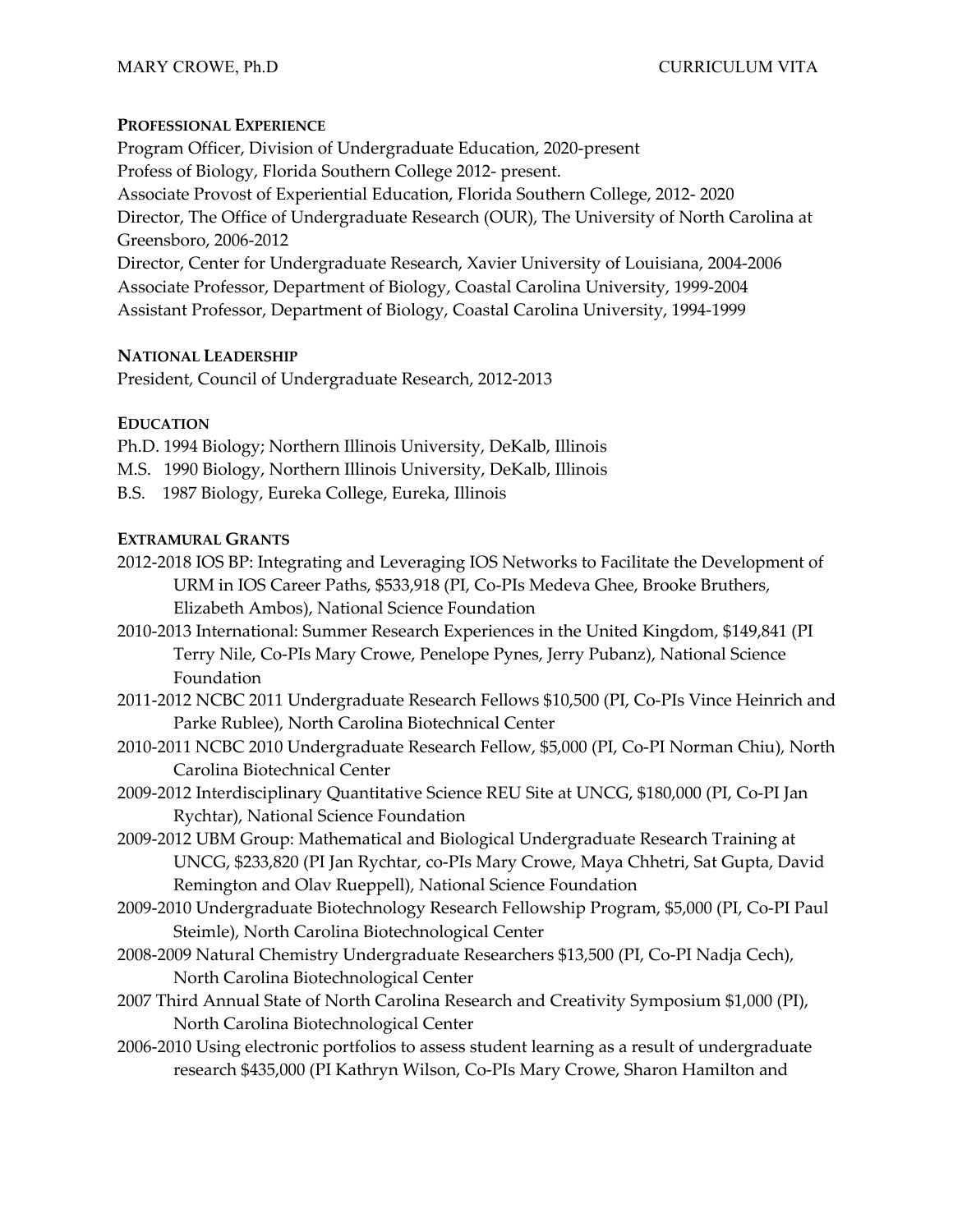Anthony Stamatoplos), Indiana University Purdue University Indianapolis, National Science Foundation

- 2006-2010 UBM/RUI: Using Collaborative Undergraduate Research to Train Students in Mathematics and Biology at The University of North Carolina at Greensboro \$239,835 (PI Jan Rychtar, co-PIs Mary Crowe, Maya Chhetri, David Remington and Olav Rueppell), National Science Foundation
- 2005 Planning and Funding Successful Science Research Programs at Historically Black Colleges and Universities, \$25,000(PI Nancy Hensel, Council of Undergraduate Research), private foundation
- 2004 Developing a network of CUR directors, Project Kaleidoscope, \$5,000
- 2004 New Orleans higher institution of learning grant writing workshop, LAEPSCoR \$5,500
- 2002 Characterizing the thermal ecology of fiddler crabs (co-PI's Helmuth, B., Brodie, R.) SC EpScor \$25,000
- 2001 Determining the thermal conditions experienced by solitary and droving sand fiddler crabs *Uca pugilator*. NSF-ROA supplement with co-PI Brian Helmuth, \$15,000
- 1997-2000: Jump for the Sun II: A Collaborative Research Project to Encourage Girls and Women in Science and Math, \$899,918 (co-PI: Sally Hare) National Science Foundation.

1995-1997: Jump for the Sun: a project to encourage girls and women in science, \$99,998 (co-PI: Sally Hare) National Science Foundation

1995 Jump for the Sun; AAUW Community Action Grant, \$3,505

1994: Sigma XI, grant-in-aid of research \$1200

#### **PUBLICATIONS** (*undergraduate student in italics*)

- 40. Crowe, M., Fletcher-Harding, S. and Gibbs, M.B. 2020. Flip the Switch: Illuminating the Existence of Creativity and Research in All Disciplines. Scholarship and Practice of Undergraduate Research 3(4): 70-75.
- 39. Crowe, M. and Brakke, D. 2019. Assessing Undergraduate Research Experiences: An Annotative Bibliography*.* Scholarship and Practice of Undergraduate Research 3(2): 21- 30.
- 38. Crowe, M. and Guerrant, B. (editors) 2018. Voices on the Verge: Mentoring Through Transitions. Council of Undergraduate Research, Washington, D.C.
- 37. Crowe, M., Rychtar, J., Rueppell, O., Chhetri, M., Remington, D. and Gupta, S*.* 2013. Proving the "proof"- interdisciplinary undergraduate research positively impacts students, pp25-30. Topics from the 8<sup>th</sup> Annual UNCG Regional Mathematics and Statistics Conference, Springer Proceedings in Mathematics and Statistics Series
- *36. Spears-Gill, T., Tuck, A*., Gupta, S., Crowe, M. and *Figueroa, J*. 2013. A field test of optional unrelated questions random response models: estimates of risky sexual behavior. Pp 135-145. Topics from the  $8<sup>th</sup>$  Annual UNCG Regional Mathematics and Statistics Conference, Springer Proceedings in Mathematics and Statistics Series
- 35. Crowe, M., *Raspet, E*., Rychtar, J. and Gupta, S. 2013*.* Effect of Density and Extra Dung on Brood Parasitism in the Dung Beetle, *Onthophagus taurus.* Journal of Insect Behavior 26(2): 253-259.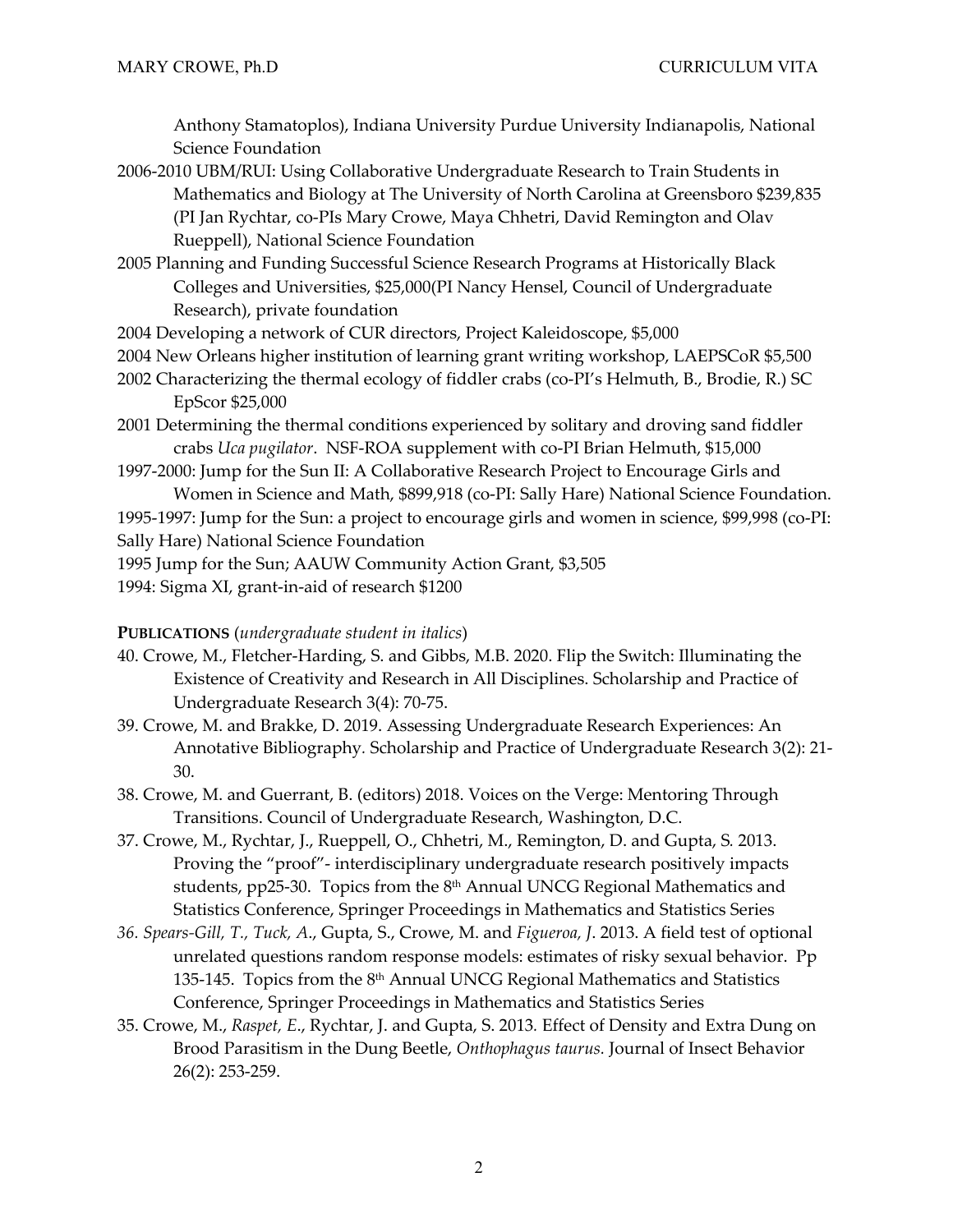- 34. Gupta, S., *Tuck, A., Spears, T*. and Crowe, M. 2013. Optional unrelated-question randomized response models. Involve 6(4): 483-492.
- 33. Crowe, M. 2012. Evaluating Programmatic Offerings of UR Offices IN Undergraduate Research Offices and Programs: models and practices, Edited by Kinkead, J. and Blockus, L. CUR, Washington DC
- 32. Wilson, K. and Crowe, M. 2010. Undergraduate Research: A powerful pedagogy deserves and early start. **In**: Helping Sophomores Succeed: Understanding and improving the Second-Year Experience. Jossey-Bass National Resource Center
- 31. Broom, M., Crowe, M., *Fitzgerald, M*. and Rychtar, J. 2010. The stochastic modeling of kleptoparasitism using a Markov process. *Journal of Theoretical Biology* 264(2): 266-272.
- 30. Crowe, M., Stanford, D. and Shattell, M. 2010*.* Student and faculty perceptions of the National Conference of Undergraduate Research. *Council of Undergraduate Research (CUR) Quarterly on the Web*, 31(1) 14-17.
- 29. Brakke, D., Crowe, M. and Karukstis, K. 2009. Perspective: Some reasons why deans and provosts should value, support, and encourage undergraduate research, *Council of Undergraduate Research Quarterly* 30(1):10-14
- 28. Crowe, M., *Fitzgerald, M.*, Remington, D. and Rychtar. 2009 Deterministic and stochastic models of kleptoparasitism, *Journal of Interdisciplinary Mathematics* 12: 161-180.
- 27. Wilson, K., Crowe, M., Singh, J., Stamatopolis, A., Rubens, E., Gosney, J., Dimaculagan, D., Levy, F., Zrull, M. and Pyles, R. 2009. Using Electronic Portfolios to Objectively Measure Student Gains from Mentored Research, *Council of Undergraduate Research Quarterly* 29(3):26-31
- 26. Crowe, M., *Fitzgerald, M*., Remington, D., Ruxton, G., Rychtar, J. 2008. Game Theoretic Model of Brood Parasitism in a dung beetle *Ontophagus taurus*, *Evolutionary Ecology* 23: 765-776
- 25. Crowe, M. and Brakke, D. 2008. Assessing the impact of undergraduate research experiences on students: an overview of current literature, *Council of Undergraduate Research Quarterly* 28 (4):43-50
- 24. Crowe, M. 2007. The Role of Campus-wide Undergraduate Research Centers in Supporting a Research Rich Curriculum. **In:** How to Design, implement, and sustain a researchsupportive undergraduate curriculum. Council of Undergraduate Research, Washington, D.C.
- 23. Crowe, M. and Sienerth, K. 2006. Budgeting for a centralized office of undergraduate research, *Council of Undergraduate Research Quarterly* 27(2): 54-60.
- 22. Crowe, M. and Hill, C. 2006. Setting the stage for good group dynamics in semester long research projects, *Journal of College Science Teaching* 35(4): 32-35.
- 21. Crowe, M. 2006. Creative Scholarship through Undergraduate Research, Peer Review 8(1): 16-18.
- *20. Windsor, A*., Crowe, M. and *Bishop, J*. 2005. Determination of temperature preference and the role of the enlarged cheliped in thermoregulation in male sand fiddler crabs, *Uca pugilator*. *Journal of Thermal Biology* 30(1) 37-41.
- 19. Crowe, M. and Mather, J. 2004. Careers in Animal Behavior, Encyclopedia of Animal Behavior*,* Greenwood Publishing, Westport, CT.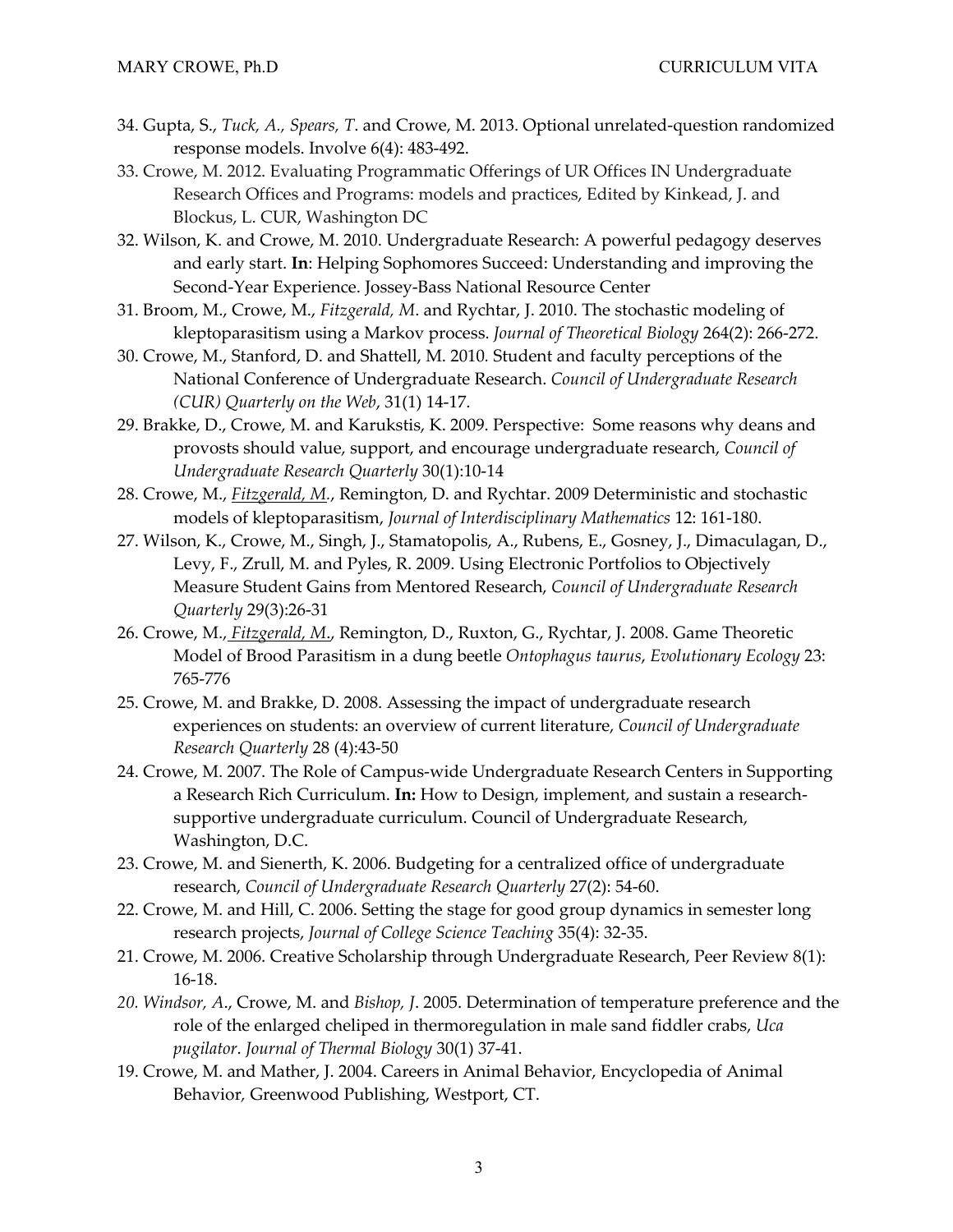- 18. Crowe, M. 2004. Thermoregulation. Encyclopedia of Animal Behavior. Greenwood Publishing, Westport, CT.
- 17. Crowe, M. and *Boston, K*. 2004. Using animal burrows to integrate math and biology, *Science Activities* 40(4):34-38.
- 16. Crowe, M. and Burns, T. 2003. Science curriculum reform for education majors, *Academic Exchange Quarterly*, 7(4): 2541-3z.
- 15. Crowe, M. 2003. Investigating human mate choice using the want ads. In Ploger, B. and Yasukawa, Exploring Animal Behavior in laboratory and field: a hypothesis-testing approach to the development, causation, function and evolution of animal behavior. pp. 114-115. Academic Press, Boston, MA.
- *14. Windsor, A*. and Crowe, M. 2003. Thermoregulatory behavior in fiddler crabs. Proceedings of the National Council of Undergraduate Research, April 2003
- 13. Crowe, M. 2003. Jump for the Sun II: can a monthly program change girls and women's attitudes about STEM*? Journal of Women and Minorities in Science and Engineering* 9: 325- 332.
- *12. Luce, A*. and Crowe, M. 2001. Invertebrate terrestrial diversity along a gravel road on Barrie Island, Ontario, Canada, *Great Lakes Entomologist* 34: 55-60.
- 11. Crowe, M. 2000. Review of Ecobeaker 2.0: Laboratory Guide and Manual by E. Meir. Animal Behavior 59: 661-662.
- 10. Crowe, M. 1999. The ecology of the Atlantic shorelines (book review), Ecology 80: 2128 - 2129.
- 9. King, B.H., Crowe, M.L. and Blackmore, M.D. 1998. Effects of leaf age on oviposition and on offspring fitness in the imported willow leaf beetle *Plagiodera versicolora* (Coleoptera: Chrysomelidae), *Journal of Insect Behavior* 11: 23-36.
- 8*. Peaslee, J*. and Crowe, M. 1997. The effect of human activity on ghost crab populations, Proceedings of the National Conference on Undergraduate Research, April 1997
- 7. Crowe, M.L. 1997. How to achieve gender equity in ecology classrooms. Bulletin of the Ecological Society of America, 78: 70-71.
- 6. Crowe, M.L. 1997. Must-have supplemental texts for introductory ecology, Ecology 78: 646.
- 5. Crowe, M.L. 1995. Mechanisms of reaggregation in imported willow leaf beetle larvae, *Animal Behaviour* 50: 259-266.
- 4. Crowe, M.L. 1995. Seasonal and group size effects on the fitness of imported willow leaf beetle larvae, *Ecological Entomology* 20: 27-32
- 3. King, B.H., Crowe, M.L., and Skinner, S.W. 1995. Effect of host density on offspring sex ratios and behavioral interactions between females in the parasitoid wasp *Nasonia vitripennis* (Hymenoptera: Pteromalidae), Journal of Insect Behavior 8: 89-102.
- 2. Crowe, M.L. and King, B.H. 1993. Differences in the proportion of women to men invited to give seminars. Bulletin of the Ecological Society of America, 74: 371-374.
- 1. Nicolaus, L.K., Crowe, M.L. and Lundquist, R. 1992. Oral estrogen retains potency as an aversion agent in eggs: implications to studies of community ecology and wildlife management, *Physiological Behavior*. 51: 1281-1284.

**PROFESSIONAL SEMINARS, PRESENTATIONS AND PANELS** (*undergraduate students in italics***)**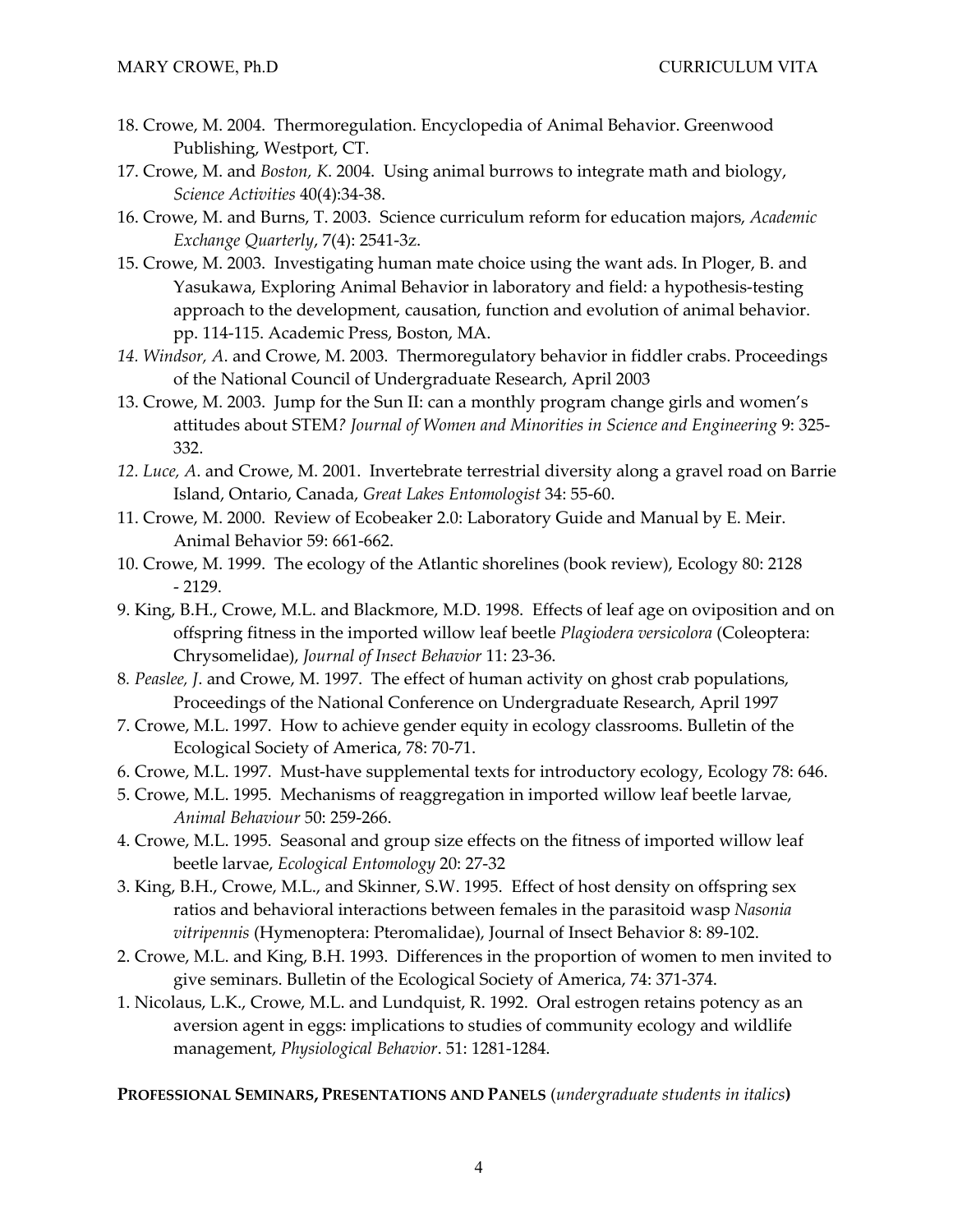- Singer, J. and Crowe, M. 2019. Evaluate UR: a new inclusive model for evaluating undergraduate research experiences. AACU/STEM Annual Meeting. Chicago, IL.
- Crowe, M. 2018 (panel member). Promoting Partnerships in Undergraduate Research: Transforming Barriers to Strengths. 11th Annual Florida Statewide Symposium Engagement in Undergraduate Research. Boca Raton, FL.
- Crowe, M. and Fletcher-Harding, S. 2018. Valuing Creativity, Research and Scholarship in All Disciplines. 11<sup>th</sup> Annual Florida Statewide Symposium Engagement in Undergraduate Research. Boca Raton, FL.
- Bachman, R., Crowe, M., Gourley, B., and Vinson, D. 2018. Integrating Research into a Class, a Curriculum and a Campus Culture. Council of Undergraduate Research, Washington, D.C. 6/18
- Crowe, M., Brakke, D. and Stocks, J. 2018. Broadening Participation: Lessons Learned from Institutional Teams. Council of Undergraduate Research, Washington, D.C. 6/18
- Crowe, M. 2018. CUR's Broadening Participation Institute: what works for Institutional Teams, 11th Annual Understanding Interventions, Baltimore, MD. 3/18
- Crowe, M. and Guerrant, B. 2018. Voices on the Verge: Mentoring Through Transitions. Council of Undergraduate Research, Washington, D.C.
- Crowe, M. 2016. Capitalizing on the Strengths of Academic Societies to Broaden Participation in STEM fields, Council of Undergraduate Research biannual meeting, Tampa, FL June
- Crowe, M., Serrano, S. and Bromfield-Lee, D. 2016. Helping students succeed in introductory STEM courses by improving quantitative skills. Gateway Course Experience Conference, Atlanta, GA.
- Crowe, M. 2015. Integrating and Leveraging IOS Networks to Facilitate the Development of URM in IOS Career Paths, PI meeting, Bethesda, MD September
- Invited, Developing a Shared Vision to Expand, Sustain and Connect Undergraduate Research and Practice, with Ambos, E. American Association of Colleges and Universities, Washington, DC 1/13
- Invited, Undergraduate Research, Institutional Transformation and Administrative Leadership: Effective Practices for Lasting Change with Brakke, D., Rivera, J. and Osborn, J. American Association of Colleges and Universities, Washington, DC 1/13
- Crowe, M. 2013. Characteristics of Excellence in Undergraduate Research: a Critical Issues Forum Discussion. American Association of State Colleges and Universities, Point Clear, AL
- Crowe, M., Campbell, W., Rivera, J., and Ambos, E. 2013. Developing a Shared Vision to Expand, Sustain, and Connect Undergraduate Research Culture and Practice: the Council on Undergraduate Research Strategic Pillars. American Association of Colleges and Universities, Atlanta, GA
- Crowe, M. and Benson, S. 2013. Spaces Matter: Assessing the Impact of Environments on Learning, Higher Education Teaching and Learning, Orlando, FL
- Invited, The Critical Importance of Undergraduate Research, 3rd Annual Invitational Symposium Capturing the Future through Applied Research, Johnson C. Smith University, Charlotte, NC 10/12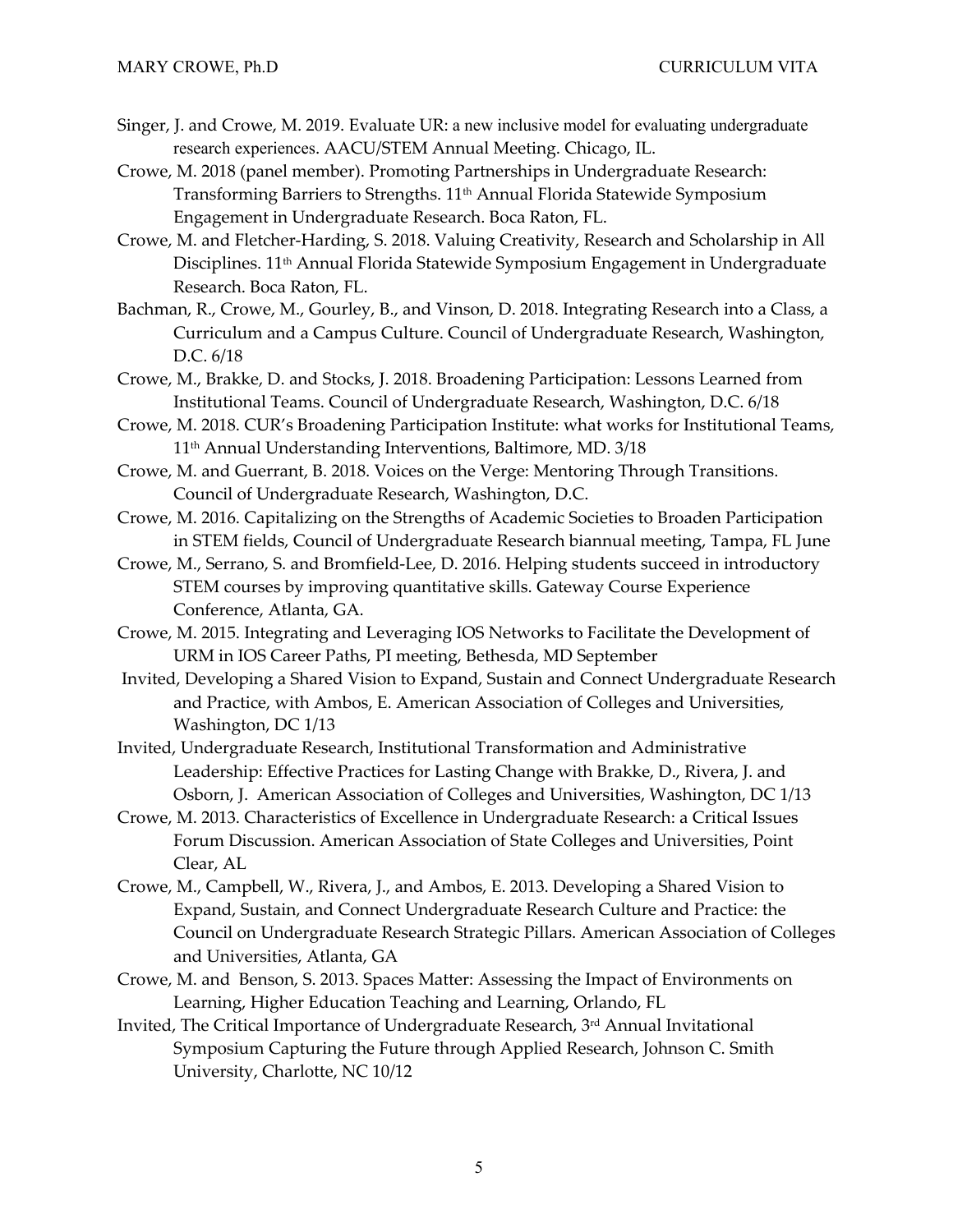- Invited An Overview of the Assessment Practices of Undergraduate Research, University of Central Florida, Orlando, FL 10/12
- Invited, Developing an Assessment Plan for Undergraduate Research, University of Central Florida, Orlando, FL 10/12
- Invited Developing Undergraduate Research in the Humanities, On-line Undergraduate Research? - Opportunities for Development, Fort Hays State University, Hays, KS, 9/12
- Invited, Academically Engaged: Producing the Next Generation of Scientists; Jackson Day Lecture, Eureka College, Eureka, IL 3/12
- Crowe, M. Crowe, M. and Walczak, M. 2012.Spaces Matter: Assessing the Impact of Environment on Learning, AACU/PKAL, Kansas City, MO
- Crowe, M. 2012. Assessing the impact of space on undergraduate research, Council of Undergraduate Research, Biannual Meeting, Newark, NJ
- Invited, Empirical and Theoretical Investigations into the stealing behavior of a dung beetle, Delhi University, Delhi, India 12/11
- Invited, Creating and Maintaining an Interdisciplinary Research Program, Delhi University, Delhi, India 12/11
- Crowe, M. 2011. Integrating your research and scholarship into the classroom: tried and trued methods for success. Lilly Conference on College and University Teaching, Greensboro, NC.
- Invited, The Interdisciplinary MathBio program at the University of North Carolina at Greensboro, India Agricultural Statistics Research Institute, Delhi, India 12/10
- Invited, Empirical and Theoretical Investigations into the Stealing Behavior of a Dung Beetle, University of North Carolina at Pembroke, Pembroke, NC March 2010
- Invited, Thinking toward the future: undergraduate research and other high impact practices, August State University, April 2010
- Invited, Empirical and Theoretical Investigations into the Kleptoparasitic Behavior of *Onthophagus taurus* High Point University, February 2010
- Crowe, M., Rychtar, J., Callaway, D, Raspet, E. and Rushing, S. 2010 Using biological data to modify a model of kleptoparasitic behavior in dung beetles, 19th International Conference of the Forum for Interdisciplinary Mathematics (FIM) on Interdisciplinary Mathematical and Statistical Techniques, Patna University, India
- Invited, National Trends in Undergraduate Research- Why the University of the South needs to be proactive, Sewanee, TN, October 2010
- Crowe, M. and Brakke, D. 2010. Assessing student -learning outcomes as a result of undergraduate research experiences, Association of Colleges and Universities, Creativity, Inquiry and Discovery, Undergraduate Research In and Across Disciplines, Durham, NC.
- *Calloway, D., Rushing, S.* Crowe, M. and Rychtar, J.2010. Using biological data to modify a model of kleptoparasitic behavior in dung beetles. 2nd Annual Undergraduate Research Conference at the Interface of Biology and Mathematics NIMBioS, Knoxville, TN.
- *Rushing, S., Calloway, D*., Crowe, M. and Rychtar, J. 2010 Field experiments to determine the time interval in which dung beetles could kleptoparasitize. 2<sup>nd</sup> Annual Undergraduate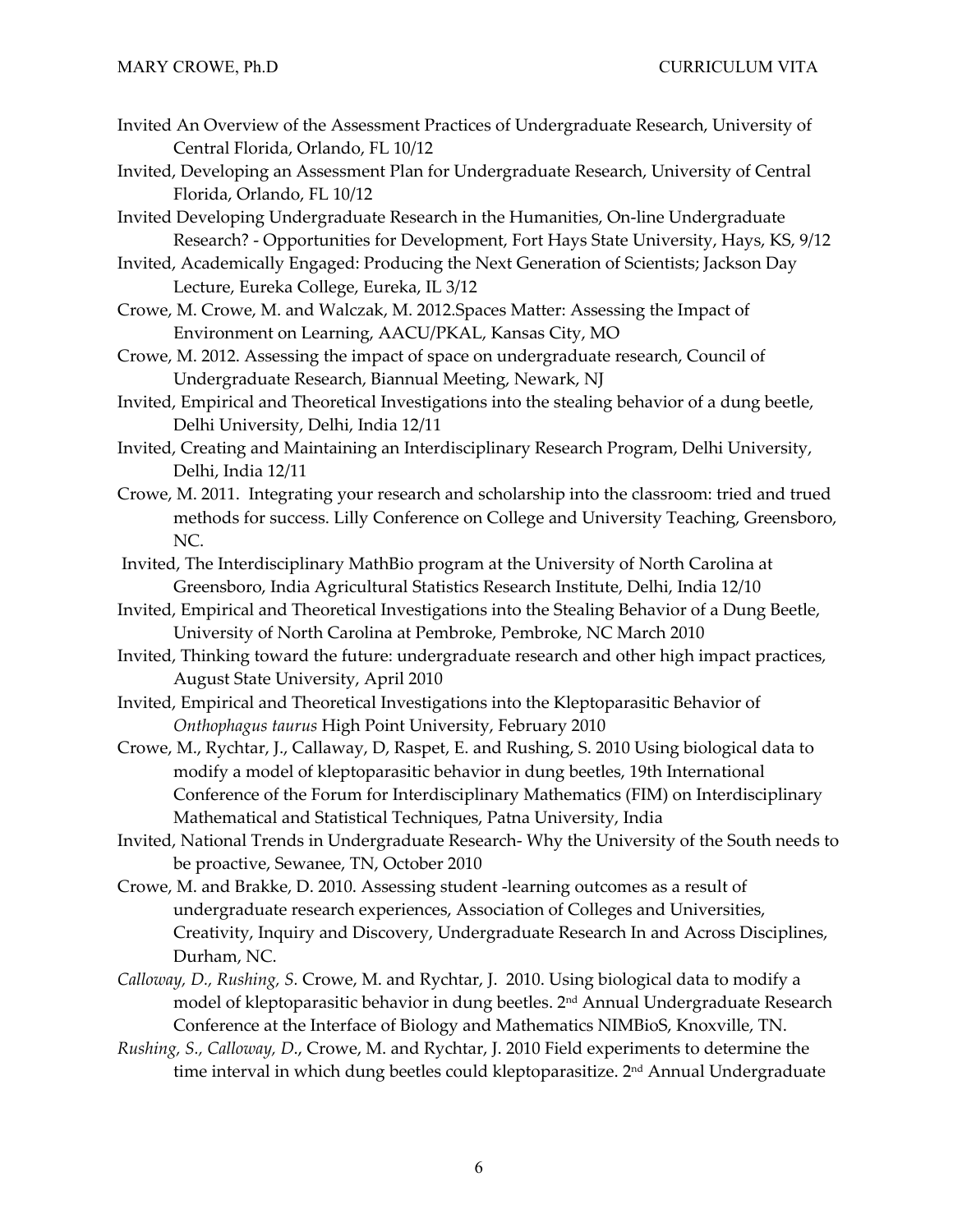Research Conference at the Interface of Biology and Mathematics NIMBioS, Knoxville, TN.

- Crowe, M., *Raspet, E. Rushing, S.*, and Rychtar, J. 2010. How density affects brood ball kleptoparasitism in the dung beetle, *Onthophagus taurus*. 47th Annual Animal Behavior Society meeting, Williamsburg, VA
- *Rushing, S*., Crowe, M. and Rychtar, J. 2010. Quantifying the timing behavior of kleptoparasitism of *Onthophagus taurus*. 47th Annual Animal Behavior Society meeting, Williamsburg, VA
- Crowe, M., and Hughes, C. 2010 Integrating Off Campus Students into Summer Research Programs, CUR National Meeting, Ogden, UT
- Crowe, M. 2010. Leveraging Externally Funded Interdisciplinary Programs to Build Others on Your Campus, CUR National Meeting, Ogden, UT
- Crowe, M. 2010. Fostering Interdisciplinary Research: Building a Strong Foundation (poster presentation), CUR National Meeting, Ogden, UT
- Bahls, P., Crowe, M., James, K. 2010. Sowing the Seeds: a panel discussion of REU directors. Mathematical Association of American, Southeastern Section, 89th Annual Meeting, Elon, NC
- *Rushing, S.* (faculty mentor M. Crowe) 2010. How Field Conditions Influence Brood Ball Production by the Dung Beetle, *Onthophagus taurus* Beyond Bio 2010: Celebration and Opportunities, National Academies of Science, Washington, DC
- *Rushing, S., Raspet, E*., Crowe, M. and Rychtar, J. 2010. How Field Conditions Influence Brood Ball Production by the Dung Beetle, *Onthophagus taurus* North Carolina Academy of Sciences, Greensboro, NC
- *Raspet, E., Rushing, S.*, Crowe, M. and Rychtar, J. 2010. Kleptoparasitism in *Onthophagus taurus*: the role of dung, density, and males. North Carolina Academy of Sciences, Greensboro, NC
- Invited, Why undergraduate research experiences are a high impact educational practice: a synopsis of the research, North Georgia State College and University, October 2009
- Invited, Building support for a campus-wide undergraduate research program, Augusta State University, April 2009
- *Rushing, S., Raspet, E*., Crowe, M. and Rychtar, J. 2009. How Field Conditions Influence Brood Ball Production by the Dung Beetle, *Onthophagus taurus*. State of North Carolina Undergraduate Research and Creativity Symposium, Wilmington, NC
- *Raspect, E., Rushing, S.*, Crowe, M. and Rychtar, J. 2009. Kleptoparasitism in *Onthophagus taurus*: the role of dung, density and males. Entomological Society of America, Indianapolis, IN
- *Rushing, S., Raspet, E*., Crowe, M. and Rychtar, J. 2009. How Field Conditions Influence Brood Ball Production by the Dung Beetle, *Onthophagus taurus*. 1st Annual Undergraduate Research Conference, NIMBIOS, Knoxville, TN
- Ridgwell, D., Crowe, M. and Lewis, L. 2009. Undergraduate Research: Meeting the Challenges, Council of Colleges of Arts and Sciences, Baltimore, MD
- Crowe, M., Rychtar, J., Chhetri, M., Gupta, S., Remington, D. and Rueppell, O. 2009. Working towards Integrating Teaching & Research in Quantitative Biology at the University of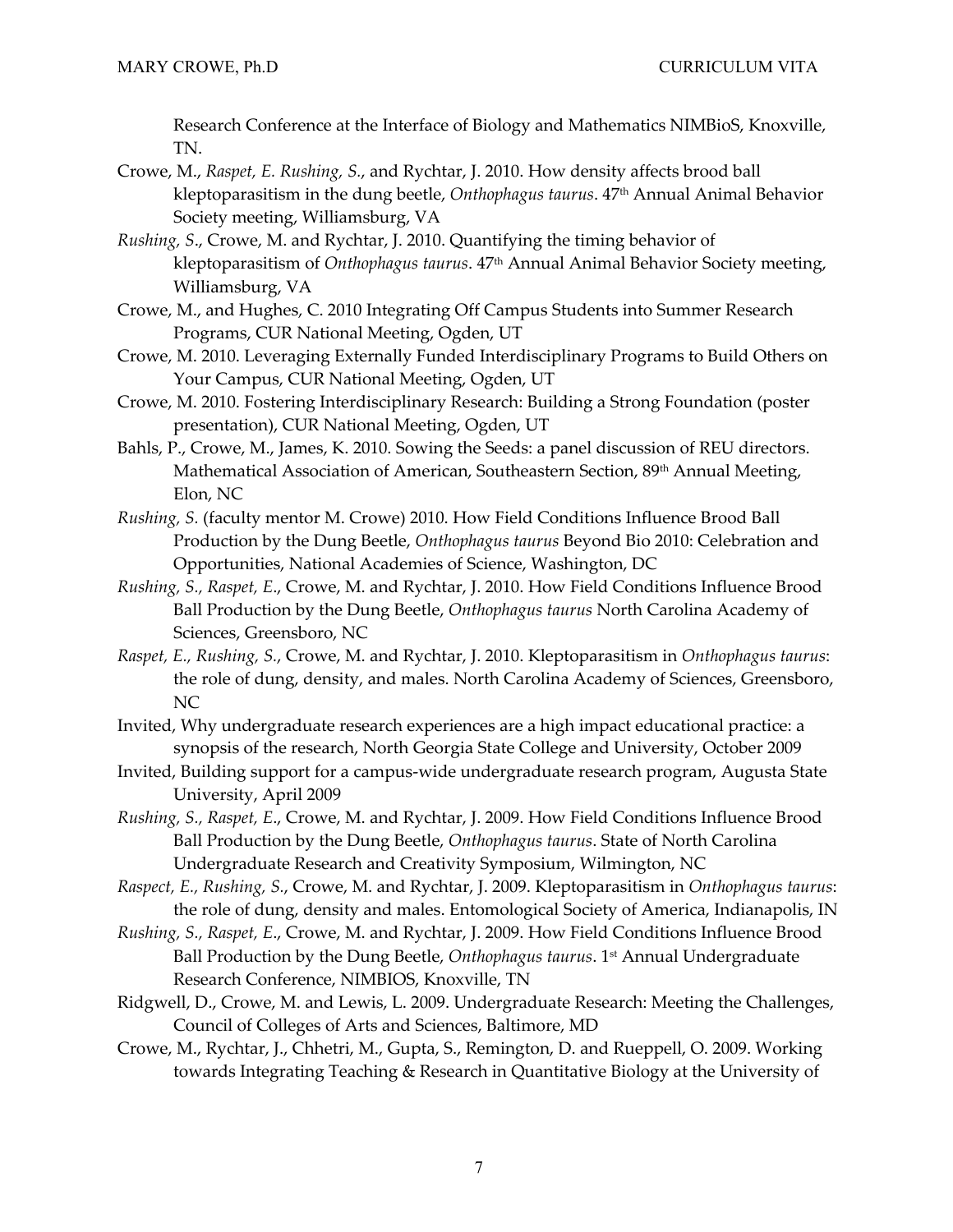North Carolina at Greensboro; poster presentation, Vision and Change in undergraduate biology education, NSF/HHMI and AAAS meeting, Washington, D.C.

- Crowe, M. 2009. Building interdisciplinary and inter-institutional programs in support of undergraduate research experiences, Council of Undergraduate Research Dialogues, Washington, DC.
- Wilson, K., Gosney, J., Reubens, E., Singh, J., Stamatoplos, and Crowe, M. 2009. Using electronic portfolios to assess student learning in undergraduate research experiences, pre-institute workshop, The 2008 Assessment Institute, Indianapolis, IN.
- Crowe, M. 2008. The Unique Challenges Facing Faculty at HBCUs: How to Change Limitations into Opportunities, Council of Undergraduate Research National Conference, St. Joseph, MN
- Brakke, D. and Crowe, M. 2008. Outcomes for Student Learning from Undergraduate Research Experiences, American Association of Colleges and Universities, Washington, DC.
- Crowe, M. and Brakke, D. 2008. Outcomes for Student Learning from Undergraduate Research Experiences, Councile of Undergraduate Research National Conference, St. Joseph, MN
- *Fitzgerald, M*., Crowe, M., Remington, D. and Rychtar, J. 2008. To steal or not to steal: Modeling kleptoparasitic behavior in the dung beetle *Onthophagus Taurus*, MAA meeting at Charleston, SC
- *Yang*, J., Crowe, M. *Fitzgerald*, M. and Rychtar, J. 2008. A stochastic model of kleptoparasitism, ISMT2008/FIM XVI, Memphis, TN
- *Fitzgerald*, *M*., Crowe, M., Rychtar, J. and *Yang, J.* 2008. Using empirical data to test the theoretical predictions of brood parasitism by *Onthophagus taurus,* 45th Annual Meeting of the Animal Behavior Society Snowbird, Utah
- Brakke, D. and Crowe, M. 2007. Assessing the impact of undergraduate research on student learning and campus culture. American Association of Colleges and Universities, Long Beach, CA.
- Invited, Experiential Learning, University of Colorado at Denver and Health Sciences Center 2007
- Invited, Identifying strategies to remove barriers to undergraduate research, Fisk University 2007
- Invited, Establishing a centralize office of undergraduate research, Albany State University 2007
- Sienerth, K. and Crowe, M. 2007. Budgeting for a centralized office of undergraduate research, American Association of Colleges and Universities, Long Beach, CA.
- Burke, M. and Crowe, M. 2007. Using electronic portfolios to assess student learning as a result of undergraduate research. North Carolina Association for Research in Education, Greensboro, NC
- *Fitzgerald, M*., Crowe, M., Remington, D. and Rychtar, J. 2007. Kleptoparasitism: Time is of the essence for Onthophagus Taurus - International Conference on Advances in Interdisciplinary Statistics and Combinatorics, Greensboro, NC

*Fitzgerald*, *M*. Crowe, M., Remington, D., and Rychtar, J. 2007. When resources are scare, pirates await. Mathematical Models in Evolution and Ecology, University of Sussex, UK

Invited, Coordinating and promoting undergraduate research, University of Colorado at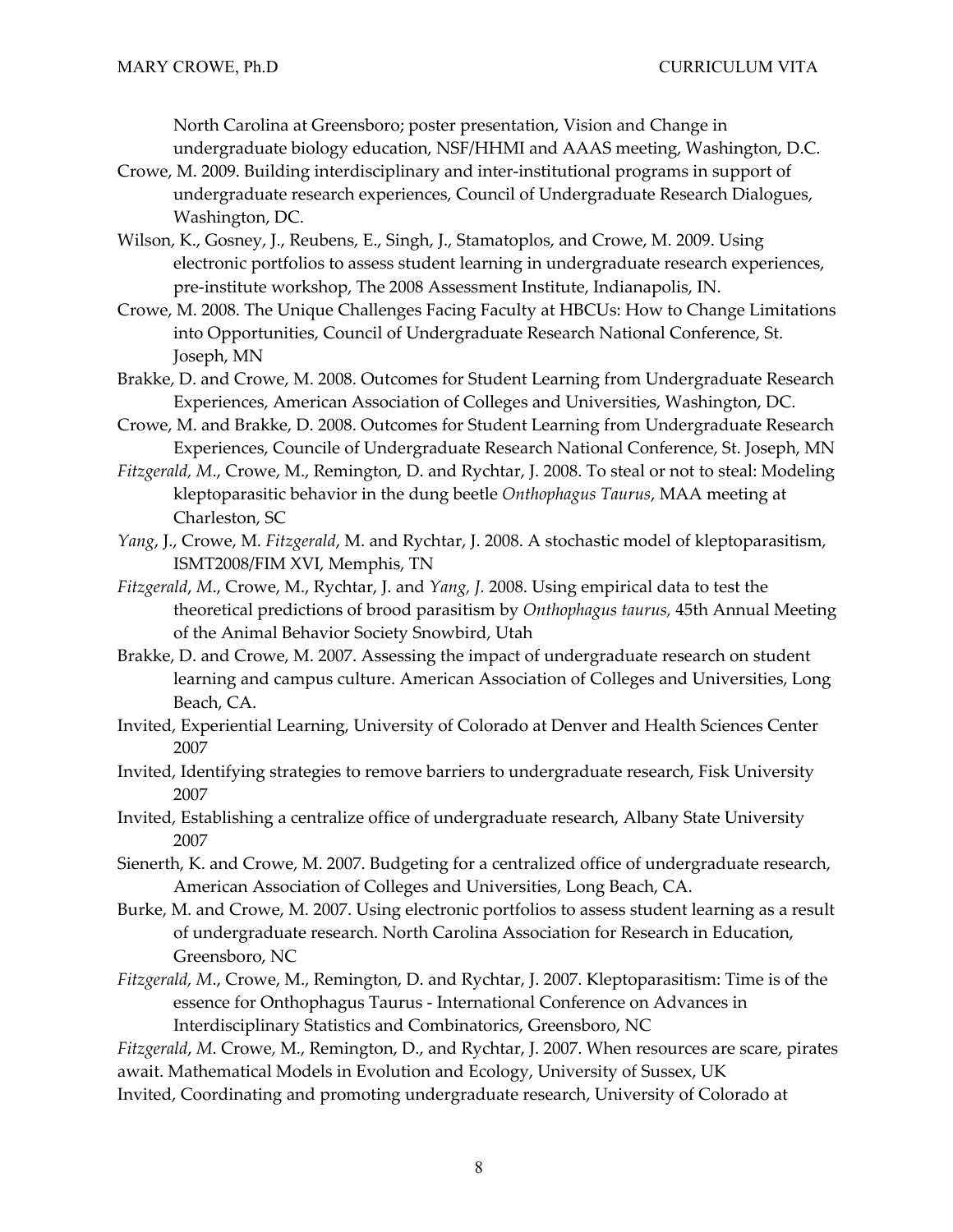Denver and Health Sciences Center, 2006

- Crowe, M. and Zrull, M. 2006. Budgeting for an office of Undergraduate Research, Council of Undergraduate Research, DePauw, IN.
- Brakke, D. and Crowe, M. 2006. Measuring outcomes and success of undergraduate research programs, Council of Undergraduate Research, DePauw, IN.
- Crowe, M., Cavitt, J., Cooke, J. Dimaculanga, D. and Sienerth, K. 2006. Running an office of undergraduate research: summaries of budgetary and personnel structures of existing programs. National Conference of Undergraduate Research, Asheville, NC.
- Wilson, K. Crowe, M. Dimaculangan, D. and Zrull, M. 2006. An e-portfolio module to provide evidence of learning through undergraduate research, National Conference of Undergraduate Research, Asheville, NC.
- Crowe, M., Dimaculangan, D., Cavitt, J., Wilson, K. and Cook, J. 2005. Network of Directors of Undergraduate Research Experiences, National Conference of Undergraduate Research, Lexington, KY.
- *Windsor, A*. and Crowe, M. 2003. Thermoregulatory behavior in fiddler crabs. National Conference of Undergraduate Research, Salt Lake City, Utah.
- *Windsor, A*. and Crowe, M. 2003. Determining what temperature *Uca pugilator* likes best. South Carolina Academy of Sciences, Clemson, SC
- *Windsor, A*. and Crowe, M. 2003. What temperatures do *Uca pugilator* like best? Benthic Ecology Meetings, Mystic, CT.
- *Bishop, J*. and Crowe, M. 2003. Taking the temperature of a crab: where is the best place? South Carolina Academy of Sciences, Clemson, SC.
- Invited, Scavenging preferences in ghost crabs, College of William and Mary, 2000
- Invited, Encouraging students to become scientists, Northern Illinois University, 1998
- Invited, The changing planet: humans and their impact on ecosystems, Claflin College, 1997
- Invited, Investigations into the behavior of imported willow leaf beetles, College of Charleston, 1996

Invited, Group living in the imported willow leaf beetles, Duke University, 1996

### **COURSES TAUGHT**:

Biology for Early Childhood and Elementary Education Majors, Biology for Non-majors; Introductory Biology I and II (for science majors), Animal Behavior, Conservation Ecology, Ecology, Introduction to Environmental Science, Evolution, Introduction to Research, Freshman Honor's Seminar, Sophomore Honor's Seminar

### **SYNERGISTIC ACTIVITIES**

Leadership to the Academy

2004-2010 Member, Board of Governors, National Council of Undergraduate Research (NCUR) 1996-present, F21 member Project Kaleidoscope;

1994-present, Council of Undergraduate Research (CUR), Councilor since 2000;

Consultancies

Southern Association of Colleges and Schools (SACSCOC) QEP reviewer 2017, 2012, 2011; Onsite Committee Substantive Change 2019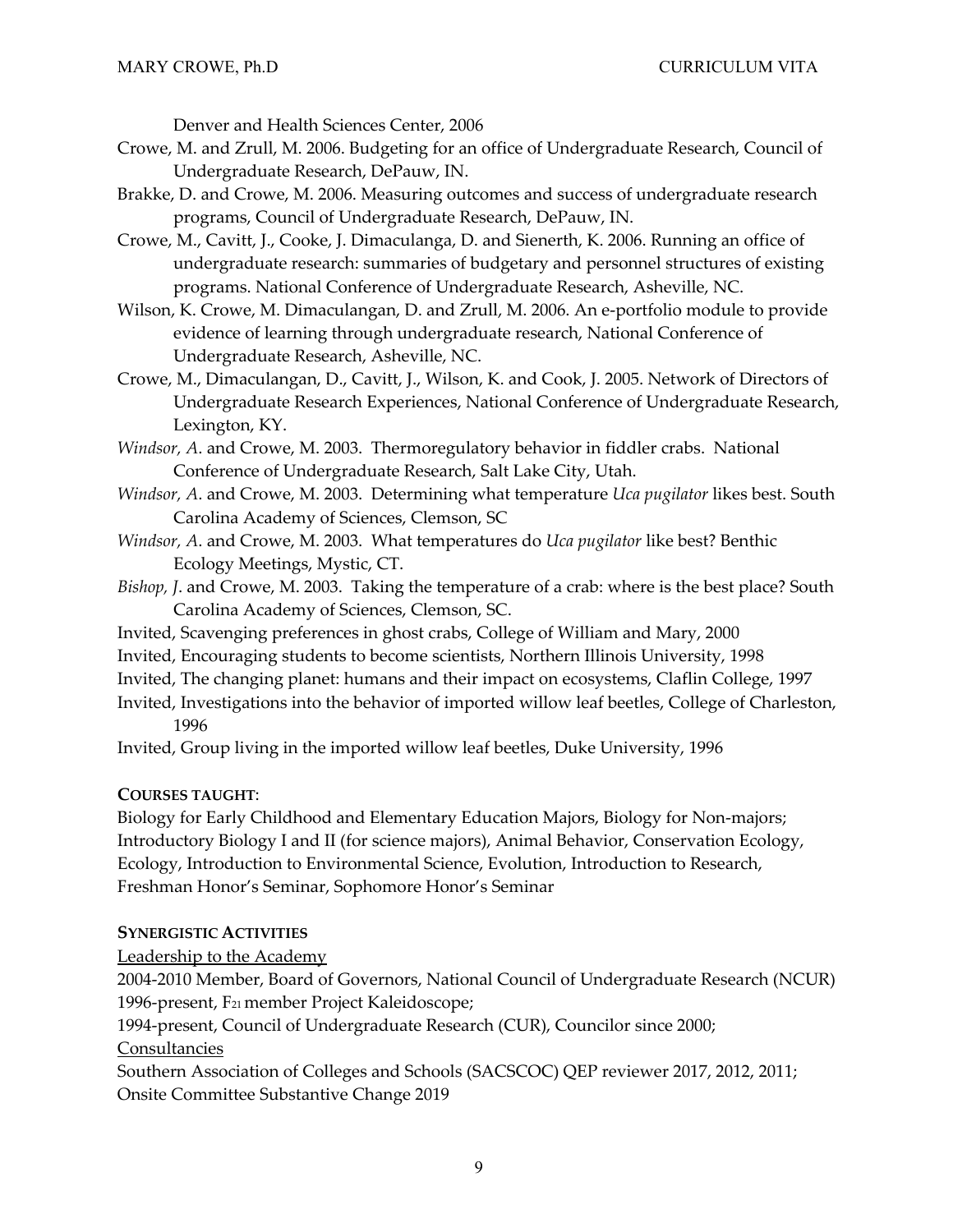Council of Undergraduate Research 2006, 2007, 2008, 2009, 2010, 2012 WV Higher Education Policy Commission 2000

# Reviews

*I have sat on numerous National Science Foundation review panels (on average 1 per year).* Panels include: INCLUDES, S-STEM, Pre-doctoral Research Grants (GRFP), Research Coordination Networks- Undergraduate Biology Education (RCN-UBE), Research Experiences for Undergraduates (REU), Course, Curriculum and Laboratory Instruction (CCLI), Informal Science Education, Undergraduate Mentoring in Mathematics and Biology (UMB), Instrumentation and Laboratory Improvement, Population Biology, Dissertation Improvement, Information and Dissemination Grants, and Math Science Partnerships. I have reviewed manuscripts submitted to the *Council of Undergraduate Research Quarterly, Journal of Cell Biology Education, Animal Behavior, Ethology, Journal of Crustacean Biology,* and *the Journal of Gender Women and Minorities in Science and Engineering.* I serve on the editorial board of *Journal of Applied Learning in Higher Education* Professional Organizations: Council of Undergraduate Research, Animal Behavior Society, Association of Women in Science, Sigma Xi, American Association of Colleges and Universities

# **HONORS**

2005, 2004 Council of Undergraduate Research Volunteer of the Year

2003 Nominated for Professor of the Year, Coastal Carolina University (1 of 6 finalists)

2000 Nominated for Professor of the Year, Coastal Carolina University (1 of 6 finalists)

1998 Northern Illinois University Outstanding Young Alum

Pratt Postdoctoral Fellow, Mountain Lake Biological Station, University of Virginia (Summer 1994)